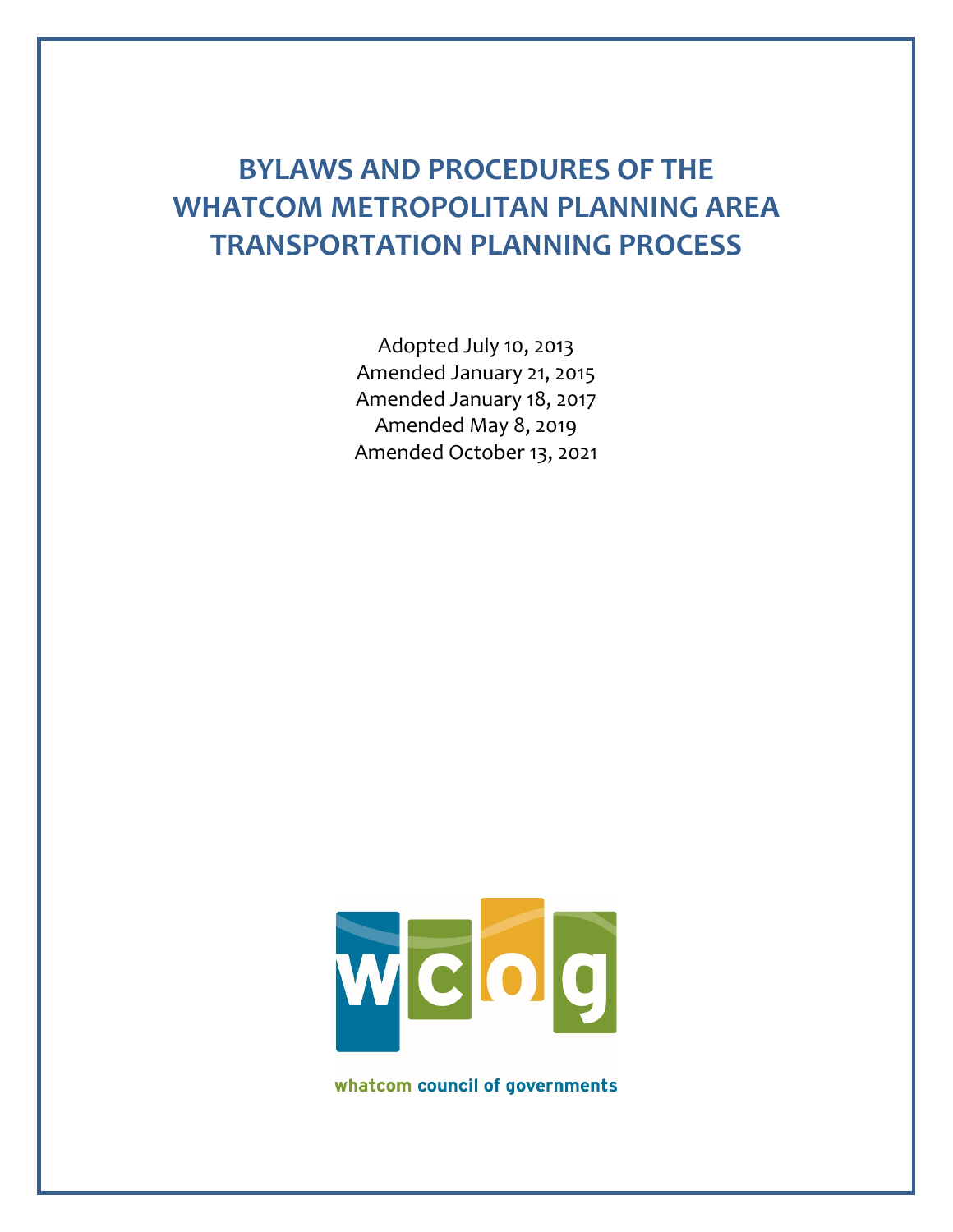#### **PREAMBLE**

The following constitutes the bylaws, procedures and responsibilities which shall serve to establish, organize and guide the proper functioning of the Whatcom Metropolitan Planning Area Transportation Planning Process. The intent is to provide for a combined metropolitan planning organization and regional transportation planning organization which will be responsible for fulfilling the applicable requirements of the Federal Aid Highway Act of 1962, as amended; the Urban Mass Transportation Act of 1964, as amended; the Washington State Growth Management Act of 1990, as amended; the Intermodal Surface Transportation Efficiency Act of 1991, and; subsequent state and federal laws setting forth requirements for transportation planning for all modes of travel. This planning task will be accomplished within a cooperative framework properly related to comprehensive planning on a continual basis. This cooperative, comprehensive and continuing approach is commonly known as the "3-C Planning Process." Furthermore, this organization shall carry out any other transportation planning and programming functions as set forth in any agreements entered into between the Whatcom Council of Governments and the Washington State Department of Transportation, the United States Department of Transportation, other pertinent agencies, or in such manner as events shall dictate.

### **Section 1.0: Process Name and Organization Name**

**A.** The name for the ongoing transportation planning process shall be the Whatcom Metropolitan Planning Area Transportation Planning Process ("the Planning Process").

**B.** The name of the organization conducting the Planning Process is the Whatcom Council of Governments.

# **Section 2.0: Organizational Structure**

The Whatcom Transportation Policy Board ("the Policy Board"), a committee of the Whatcom Council of Governments, shall oversee and guide the Planning Process. The Policy Board shall be assisted in conducting the Planning Process by two (2) standing advisory groups, those being the Transportation Technical Advisory Group and the Citizens' Transportation Advisory Group (together, "the advisory groups"). Additional advisory groups may be established by the Policy Board as deemed necessary and appropriate.

### **Section 3.0: General Policies**

**A.** These general policies shall apply to the Policy Board and the advisory groups in the conduct of the Planning Process.

**B.** All reports, programs and plans requiring the approval of, or adoption by the Policy Board shall be made available to the public for its review and comment pursuant to the adopted WCOG Public Participation Plan, as amended.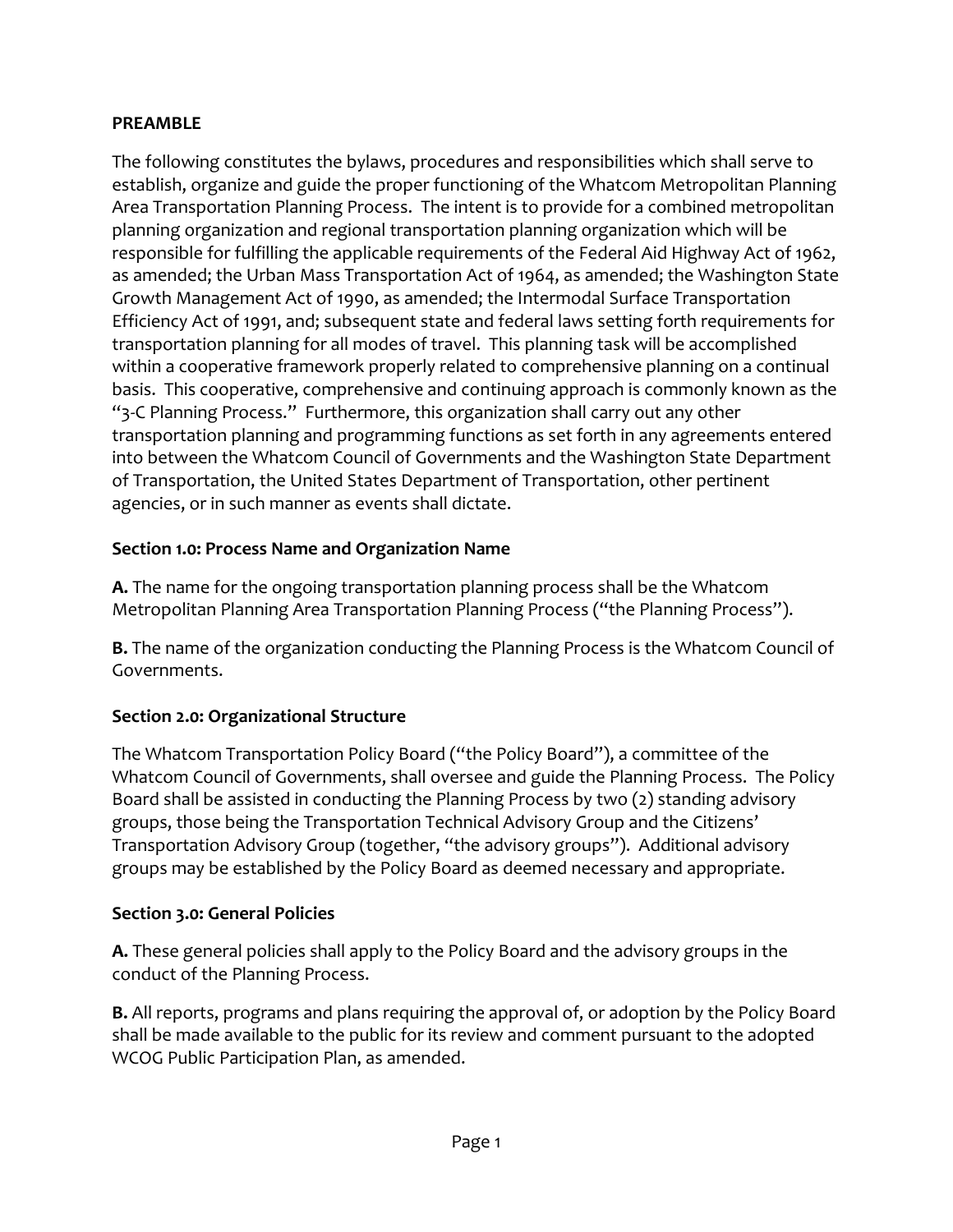**C.** Such reports, programs and plans shall be provided to the Transportation Technical Advisory Group and the Citizens' Transportation Advisory Group with sufficient time to comment on drafts prior to action by the Policy Board. Reports, programs and plans become official documents following adoption by the Policy Board.

**D.** The Policy Board and the advisory groups shall proceed with their respective responsibilities and duties with proper consideration at all times for all modes of transportation and associated facilities.

**E.** All studies undertaken in the Planning Process shall be coordinated with individual modal planning programs and with comprehensive planning efforts in the Metropolitan Planning Area.

**F.** Transportation planning activities shall be used to promote efficient urban development. Reasonable forecasts of land use and economic conditions shall guide these activities.

**G.** All published data and/or reports shall be made available to the general public and other agencies in a digital format. Fulfillment of requests for paper copies of documents shall be subject to duplication costs.

## **Section 4.0: Amendment of Bylaws**

**A.** Any section contained herein may be amended at any meeting of the Whatcom Council of Governments provided such proposed amendment is delivered to the voting members of the Board of the Whatcom Council of Governments at least fifteen (15) days prior to the meeting at which the amendment is to be considered. Such notice shall set out the exact form of the proposed amendment(s). A proposed amendment shall be adopted if it receives the affirmative vote of a majority of at least a quorum of the voting members present.

**B.** These rules may be revised, updated or amended as circumstances dictate.

# **WHATCOM TRANSPORTATION POLICY BOARD BYLAWS**

### **Section 5.0: Purpose**

The Policy Board is the federally-recognized metropolitan planning organization for the Whatcom Metropolitan Planning Area and the state-designated regional transportation planning organization for Whatcom County. As such it serves as the decision-making body for the Whatcom Metropolitan Planning Area Transportation Planning Process.

# **Section 5.1: Responsibilities**

**A.** To provide policy guidance for, and oversight of, the Planning Process.

**B.** To review and approve all plans and programs developed as part of the Planning Process, including the combined metropolitan and regional transportation plan ("Whatcom Transportation Plan").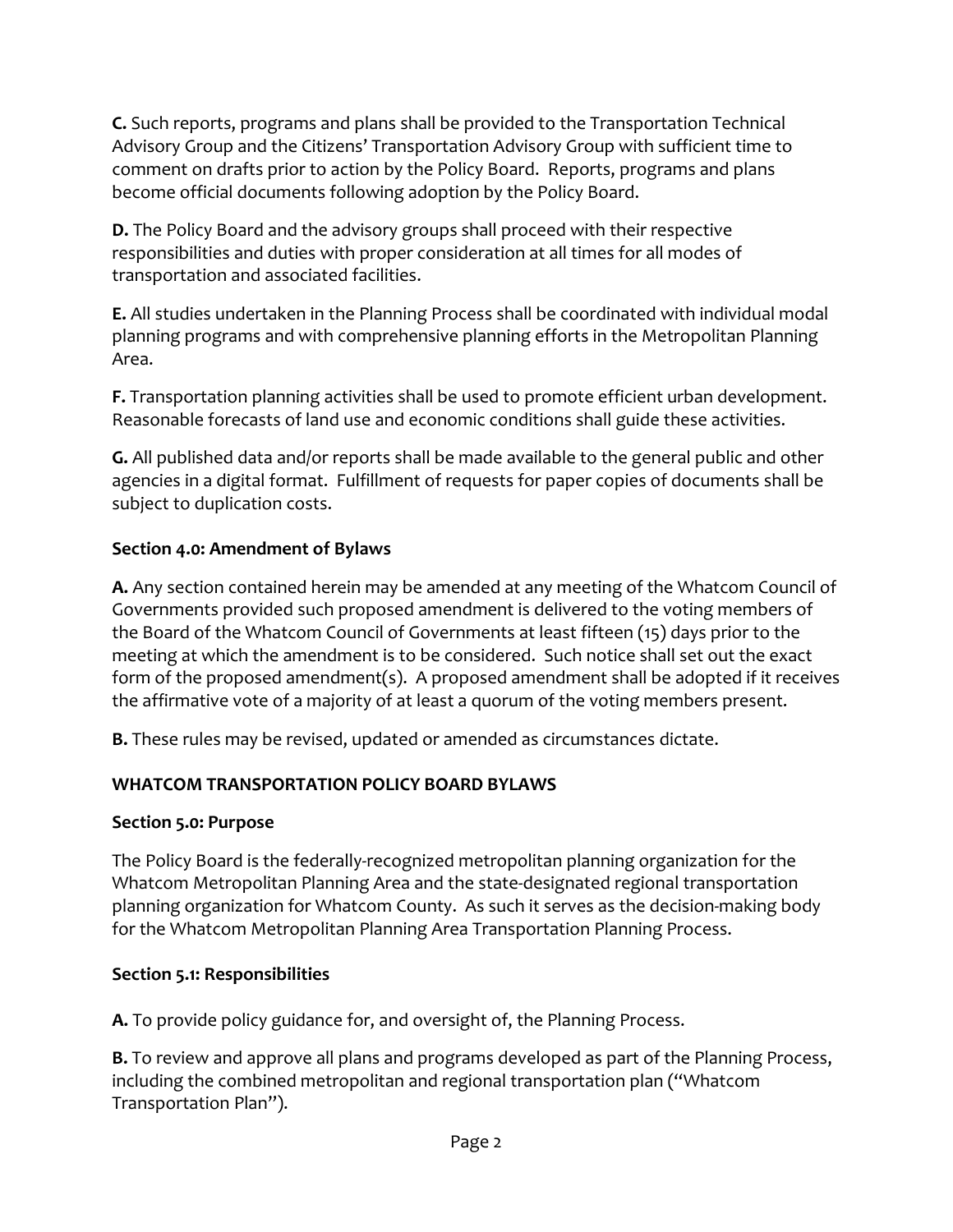**C.** To take official action on recommendations from the subcommittees and other matters pertaining to furthering the Planning Process.

**D.** To adopt transportation strategies, goals and objectives to guide the Planning Process.

**E.** To adopt and maintain a Transportation Improvement Program in accordance with Washington State and Federal guidelines.

**F.** To establish the boundary of the Metropolitan Planning Area in consultation with the Governor of Washington.

**G.** To modify the membership of the Policy Board and the advisory groups as deemed necessary.

**H.** To ensure that citizen participation is achieved in the Planning Process.

**I.** Other responsibilities as required by State or Federal law.

#### **Section 5.2: Membership**

**A.** Voting Members

- 1. County Executive, Whatcom County
- 2. Council Member, Whatcom County Council
- 3. Mayor, City of Bellingham
- 4. Council Member, Bellingham City Council
- 5. Mayor or Council Member, City of Blaine
- 6. Mayor or Council Member, City of Everson
- 7. Mayor or Council Member, City of Ferndale
- 8. Mayor or Council Member, City of Lynden
- 9. Mayor or Council Member, City of Nooksack
- 10. Mayor or Council Member, City of Sumas
- 11. Chairperson or Official appointed by the Lummi Indian Business Council
- 12. Chairperson or Official appointed by the Nooksack Tribal Council
- 13. Commissioner, Port of Bellingham
- 14. Board Member, Whatcom Transportation Authority
- 15. Washington State Secretary of Transportation, or his/her designee.

#### **B.** Non-Voting Members

- 1. State Senators representing any portion of Whatcom County
- 2. State Representatives representing any portion of Whatcom County
- 3. Executive Director, Whatcom Council of Governments
- 4. President or his/her designee, Bellingham Technical College
- 5. President or his/her designee, Western Washington University
- 6. President or his/her designee, Whatcom Community College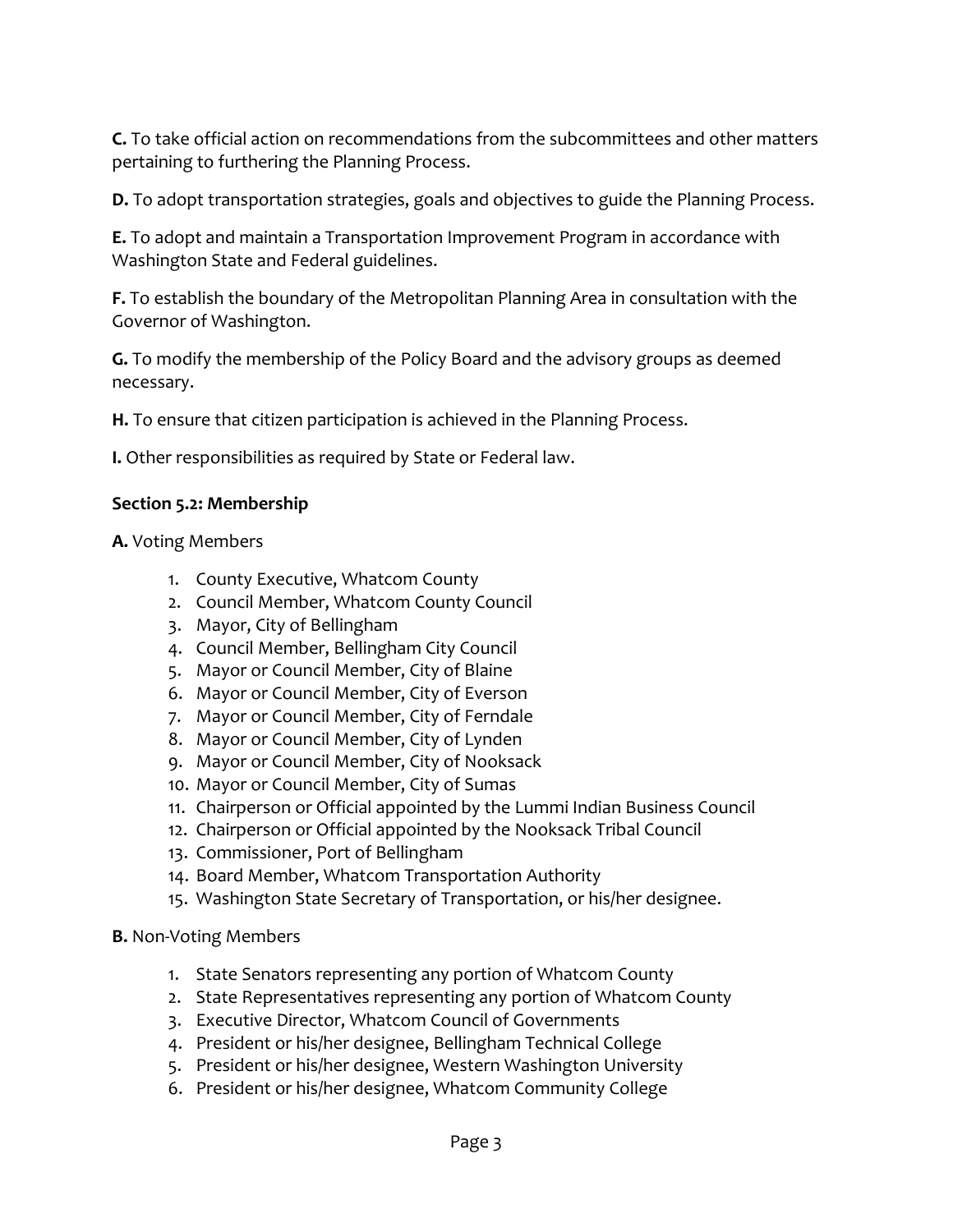- 7. Representative, Transportation Technical Advisory Group
- 8. Commissioner, Public Utility District No. 1 of Whatcom County
- 9. Other non-voting members as deemed appropriate by the Board of the Whatcom Council of Governments.

**C.** Voting and non-voting members of the Policy Board shall serve terms of not less than one (1) calendar year unless the appointing entity is replacing its voting member, in which case the appointing entity may designate a replacement to serve the remainder of the former voting member's term, even if there is less than one (1) year remaining on it.

**D.** The appointing entity shall notify the Secretary of the Policy Board, in writing, of the persons appointed to serve as that entity's voting and non-voting members of the Policy Board. Said notification shall be made in January of each calendar year.

**E.** No voting member shall simultaneously represent more than one (1) member entity on the Policy Board.

**F.** Each appointing entity may also appoint one (1) alternate voting member to the Policy Board to represent that entity in the absence of the regular voting member. With the exception of the alternates for the Washington State Secretary of Transportation, the Lummi Indian Business Council and the Nooksack Tribal Council, alternate voting members shall be elected officials from the same appointing entity as the regular voting member. The chief elected or administrative official of the appointing entity shall notify the Secretary of the Policy Board, in writing, not less than one (1) hour before the scheduled call to order of the Policy Board meeting in question to inform him/her that the alternate member will attend in place of the regular voting member. Electronic mail may be used for said notification.

### **Section 5.3: Officers**

**A.** The officers of the Policy Board except the Secretary shall be appointed by the Board of the Whatcom Council of Governments and shall be elected public officials.

**B.** The First Vice-Chairperson shall act as chair in the Chairperson's absence or in case of the Chairperson's vacating his/her elected office.

**C.** The Second Vice-Chairperson shall act as chair in the absence of the Chairperson and First Vice-Chairperson.

**D.** The Executive Director of the Whatcom Council of Governments shall serve as Secretary of the Policy Board. He/she shall ensure that legally-sufficient public notice is provided for all meetings of the Policy Board and that minutes of the proceedings are taken and maintained in accordance with all applicable laws of the State of Washington and the United States of America. The Secretary shall not be entitled to vote on any matter before the Policy Board, nor may he/she act as chair at any meeting of the Policy Board.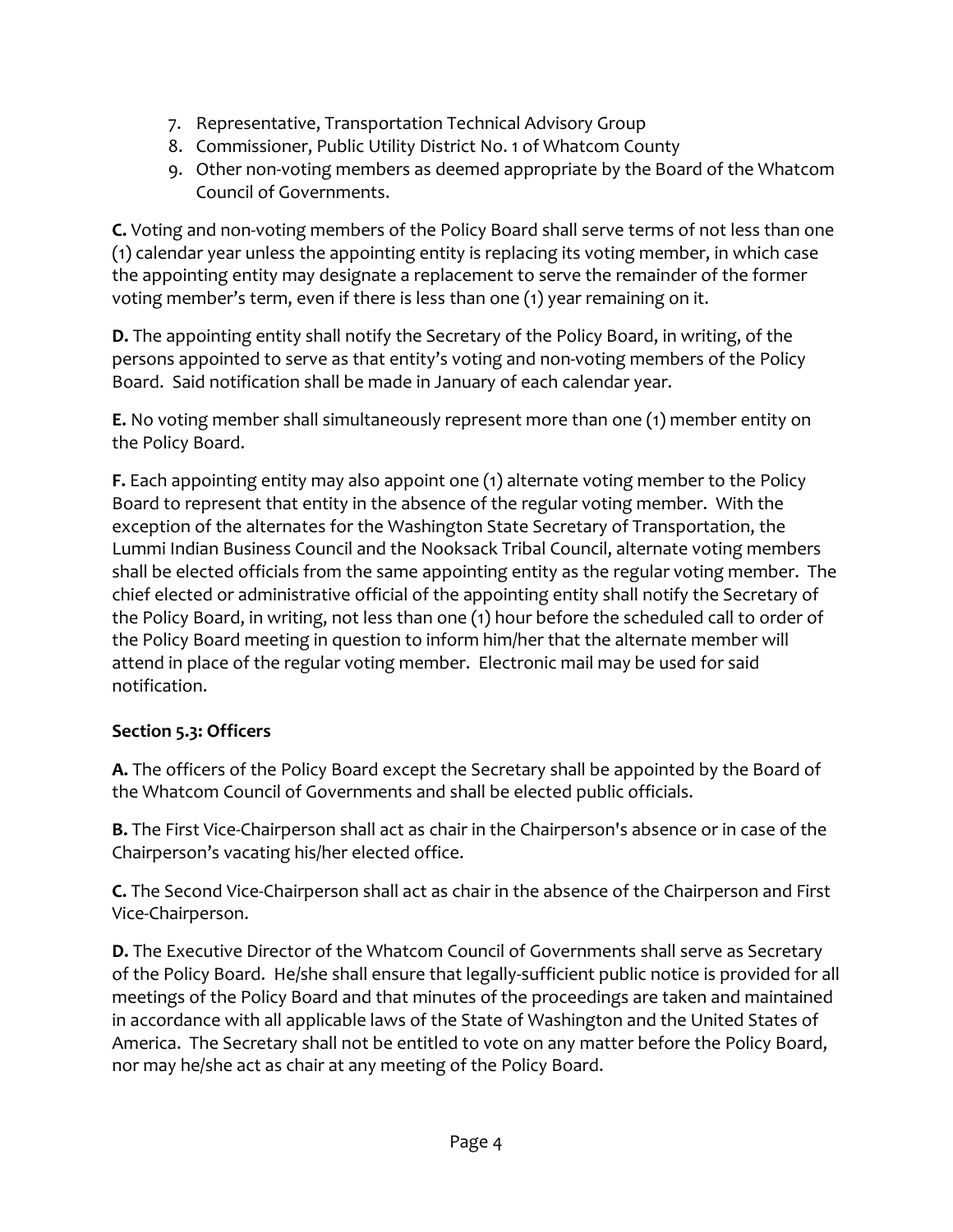**E.** In the absence of the Chairperson, First Vice-Chairperson and Second Vice-Chairperson at a regularly-scheduled or special meeting, the voting members present shall designate by consensus a voting member to act as chair for the duration of that meeting.

## **Section 5.4: Meetings**

**A.** The rules of order contained herein shall govern deliberations and meetings of the Policy Board. Any point of order applicable to the deliberations of the Policy Board and not contained herein shall be governed by Roberts Rules of Order.

**B.** The Policy Board shall meet at least two (2) times per calendar year, on a schedule determined and adopted no later than December of the prior calendar year.

**C.** Special meetings may be called when deemed necessary by the Chairperson or by a majority of the voting members of the Policy Board. When providing notification for a special meeting, at least five (5) days' written notice shall be provided describing the time, location and subject of the meeting. The five (5) days' notice may be waived if the Chairperson and one other voting member concurs, but shall be in accordance with the provisions of the Revised Code of Washington (RCW) 42.30.080, as amended.

**D.** A quorum shall consist of seven (7) voting members present, including duly-appointed alternates. No action shall be taken by the Policy Board without a quorum. If a quorum is not present at a regular or special meeting, the Chairperson or acting chairperson may call for the meeting to be postponed, which shall occur if there is consensus to do so among the voting members present.

**E.** Voting shall be by voice vote. When requested by any voting member, voting shall be by roll call. In the event of a tie vote, the motion before the Policy Board shall fail.

**F.** All meetings of the Policy Board shall be open to the general public per the RCW 42.30 *et seq.*

**G.** At the discretion of the Chairperson, in consultation with the Secretary, a regularly scheduled meeting may be canceled. Notification of the cancellation shall be made at least five (5) days prior to the date of the scheduled meeting. The five (5) days' notice may be waived if two (2) additional voting members concur.

**H.** The Chairperson or acting chairperson shall not be deprived of any of the rights and privileges of a voting member by reason of his/her acting as the presiding officer.

# **Section 5.5: Business**

**A.** Meeting agendas shall contain, but not be limited to, the following items of business, in an order determined by the Secretary.

- 1. Call to order by Chairperson
- 2. Public comment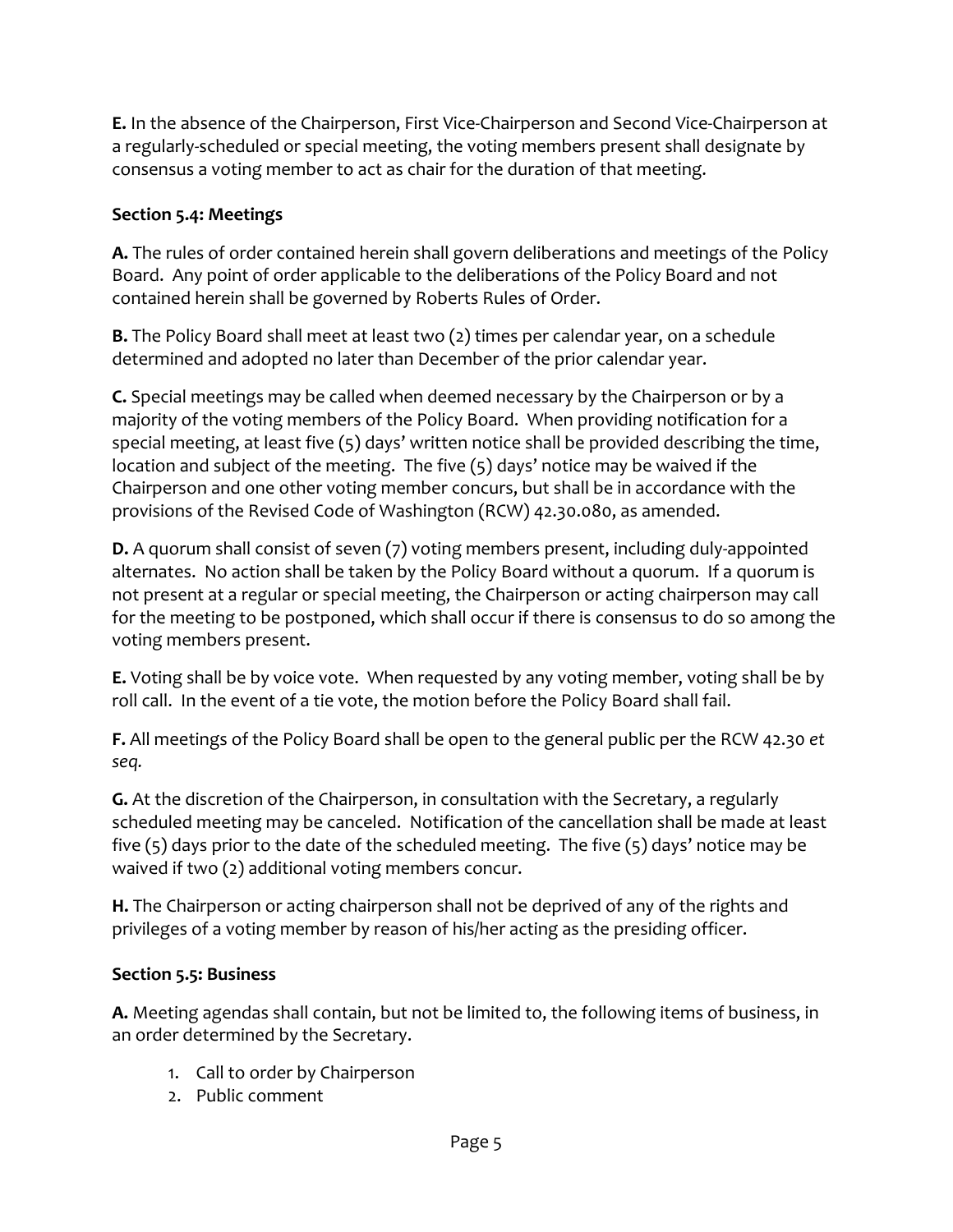- 3. Approval of the agenda
- 4. Approval of minutes of previous meeting
- 5. Old business
- 6. New business
- 7. Good of the order
- 8. Adjournment.

#### **TRANSPORTATION TECHNICAL ADVISORY GROUP BYLAWS**

#### **Section 6.0: Purpose**

The purpose of the Transportation Technical Advisory Group is to provide the Policy Board with technical support and to inform it about the linkage between planning and implementation.

### **Section 6.1: Responsibilities**

**A.** To recommend technical methods, procedures and standards to the Policy Board to further the Planning Process.

**B.** To help coordinate the work of operating departments and agencies participating in the Planning Process.

**C.** To advise the Policy Board on best practices in transportation planning.

**D.** To provide comments and make recommendations on draft reports, including but not limited to the Whatcom Transportation Plan, the Unified Planning Work Program, the Transportation Improvement Program, and other plans and reports.

### **Section 6.2: Membership**

**A.** The following entities shall be represented on the Transportation Technical Advisory Group:

- 1. City of Bellingham
- 2. City of Blaine
- 3. City of Everson
- 4. City of Ferndale
- 5. Lummi Nation
- 6. City of Lynden
- 7. City of Nooksack
- 8. Nooksack Indian Tribe
- 9. Port of Bellingham
- 10. City of Sumas
- 11. Washington State Department of Transportation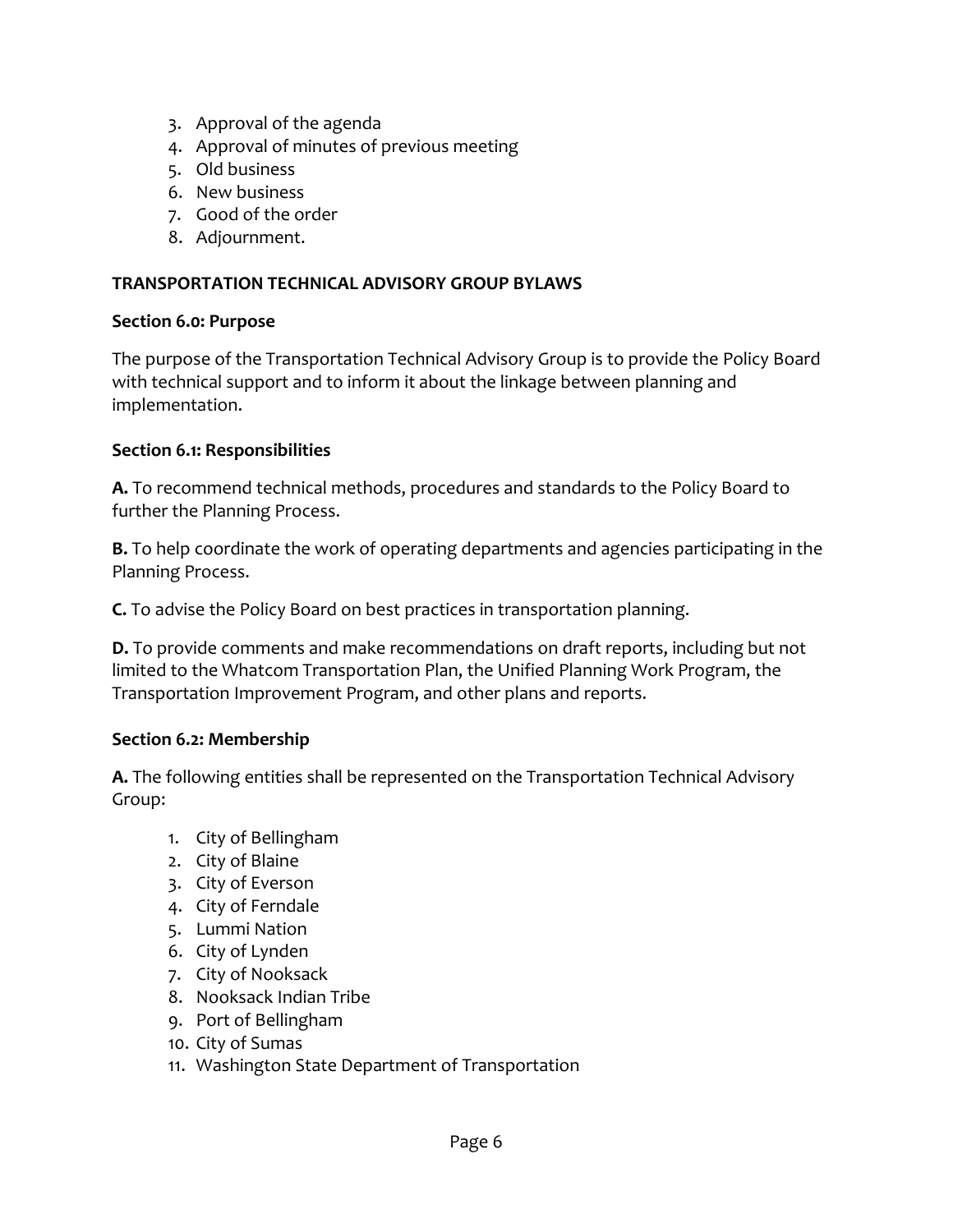- 12. Whatcom County
- 13. Whatcom Transportation Authority.

**B.** The chief elected or administrative official of each of the eight (8) local governments, the two (2) tribal governments and the three (3) other entities represented on the Policy Board shall designate in writing to the Secretary of the Policy Board one (1) person to serve as that entity's voting representative in meetings of the Transportation Technical Advisory Group. One (1) or more alternates may also be designated. In such case where the designated voting representative is absent and more than one (1) designated alternate is in attendance at a meeting, the alternate named first in the aforementioned written communication from the member entity shall be recognized as the sole voting representative for that entity at that meeting.

# **Section 6.3: Meetings**

**A.** The rules of order contained herein shall govern deliberations of the Transportation Technical Advisory Group.

**B.** Meetings of the Transportation Technical Advisory Group shall be held on a schedule determined by the Secretary of the Policy Board in consultation with the membership.

**C.** The Secretary of the Policy Board may call a special meeting of the Transportation Technical Advisory Group if he/she determines that such a meeting is necessary.

**D.** A quorum shall consist of five (5) voting representatives of the Transportation Technical Advisory Group, including duly-appointed alternates.

**E.** The Secretary of the Policy Board or his/her designee shall record in the summary of that meeting the voting representatives or their alternates present and voting.

**F.** At the discretion of the Secretary of the Policy Board, a regularly-scheduled meeting of the Transportation Technical Advisory Group may be canceled. Notification of the cancellation shall be made no less than one (1) day prior to the originally-scheduled meeting date.

# **CITIZENS' TRANSPORTATION ADVISORY GROUP**

# **Section 7.0: Purpose**

The Citizens' Transportation Advisory Group (CTAG) is jointly administered by WCOG and the Whatcom Transportation Authority (WTA) to facilitates ongoing citizen participation in support of the Planning Process and transit service provided by WTA. CTAG is established to complement WCOG's overall public participation goals and associated statutory obligations by serving as a standing resource for public engagement, and in no way supplants the rights of all members of the public to comment directly on the Planning Process, notably, at